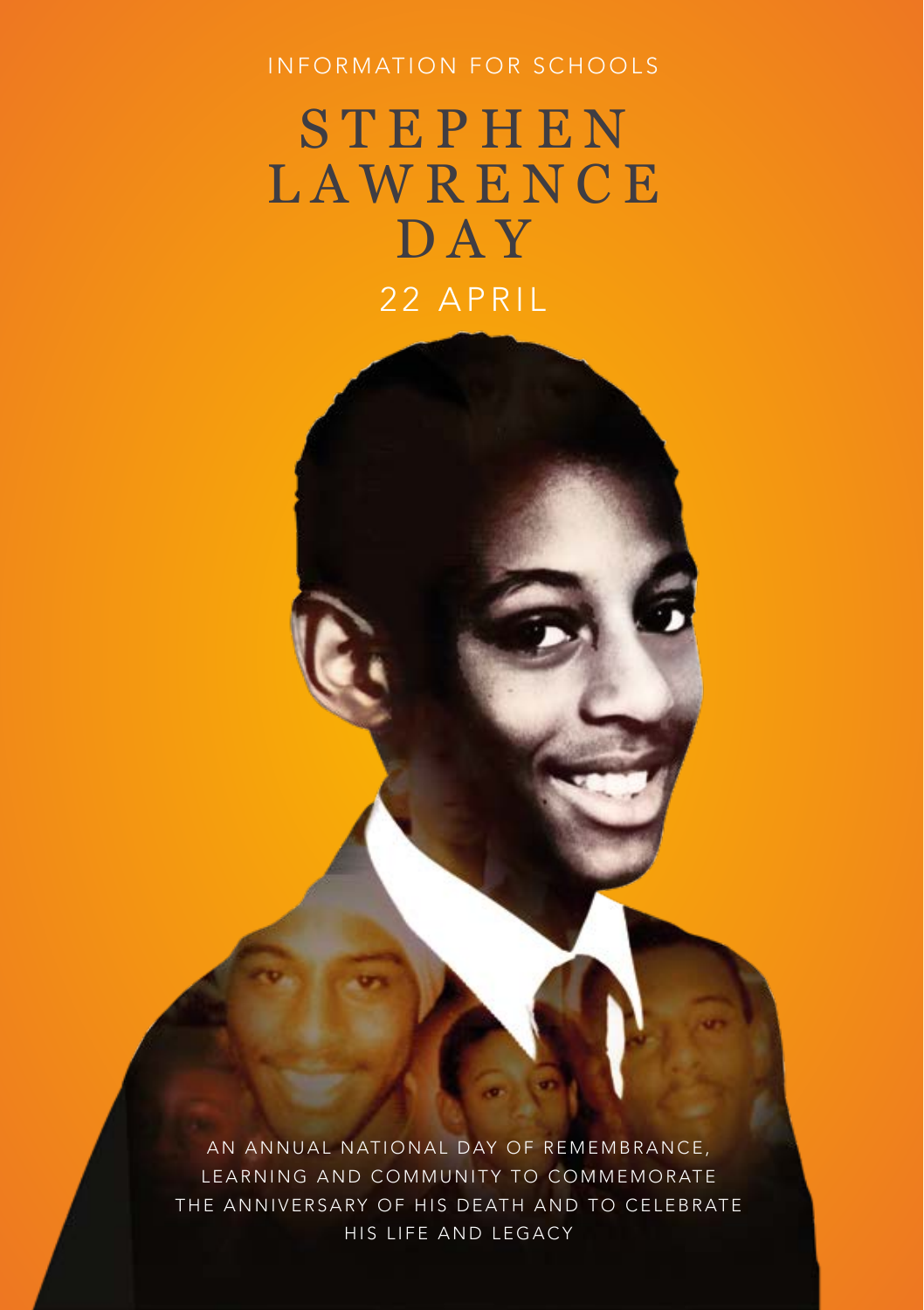

# I N T R O D U C T I O N BUILDING HOPE FOR THE FUTURE



The 22 April 2018 marked the 25th Anniversary of the senseless murder of my son, Stephen Lawrence, a young man who had a bright future

ahead of him. At the memorial service to celebrate his life, the Prime Minister Theresa May announced the Annual National Day of Remembrance and Commemoration of Stephen which is to be held on 22 April. I warmly invite you and your school community to use the memory of Stephen's life and legacy as an opportunity for influencing the lives of the children and young people in your care.

Stephen's story is both challenging and inspirational. I wish for Stephen's name not to be identified just by his murder but by the mark he has left on this country and the wider world and for the role model he was and continues to be.

The lessons of fairness and respect must start early if we are to have a truly fair and civilised society, free from discrimination where we all play our part as active citizens. It is my belief that these values are strongest when anchored and embedded into a school's culture and explicitly taught through the curriculum. Whether you are in an Early Years, primary, secondary, special, sixth form or other school setting or in an urban or rural location, my vision is that Stephen's Annual National

Day will serve as a focus for your school community to engage in activities that empower young people to **live their best life**. Through these activities, my hope is that all pupils will value cultural diversity and develop the skills and confidence to challenge racism and discrimination and to embrace inclusion.

Stephen's death and the subsequent investigation by the police revealed aspects of our country about which we cannot be proud. Against a backdrop of loss and grief I have worked to highlight injustice which resulted in significant changes to the law in Stephen's name and memory. Stephen's Day is supported by all political parties: it is intended to challenge the very way we think about and understand race and diversity.

Stephen's life story, short though it was, provides a positive role model of a life well lived. He was a normal young person who made the most of everyday opportunities. He particularly loved drawing, running and had dreams and aspirations of becoming an architect. Because of Stephen's interests, we are privileged to be partners with Virgin Money London Marathon and The Royal Institute of British Architects (RIBA). These positive aspects of Stephen's story can inspire children and young people of all ages to **live their best life** and are an equally important part of Stephen's legacy.

> **Baroness Lawrence of Clarendon OBE**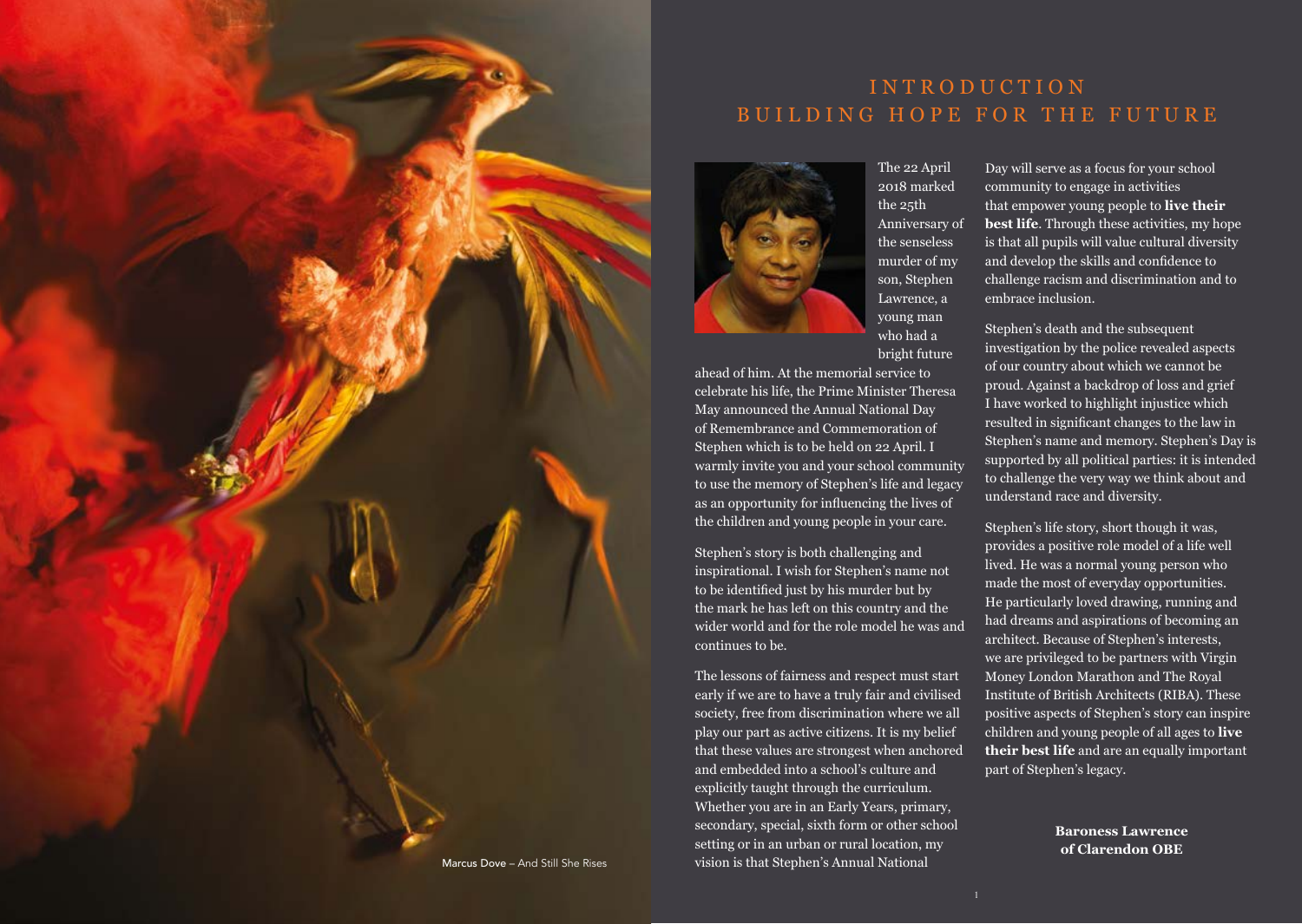# RESOURCES TO SUPPORT SCHOOLS A TIME FOR REFLECTION

As Headteachers and Chairs of Governors you know your schools well and are best placed to identify activities which encourage every child and young person and their families and communities to challenge prejudice, discrimination and hatred in all its forms, and embrace diversity and inclusion.

Working in partnership with schools and professional associations, we have developed a range of age-appropriate materials which include a staff briefing, suggestions for assemblies and a suite of further resources which allow for different curriculum entry points. These materials are available on the website www.stephenlawrenceday.org and can be used flexibly to support the children and young people in your school to understand the part they play as individuals in creating a society in which everyone can flourish.

This booklet is intended to provide you with a starting point for school-level engagement on or around 22 April. Going forward, our Foundation and the Research Centre at De Montfort University will provide further quality curriculum materials. These resources will be added each year as Stephen's Day is embedded into all schools' calendars and curricula to ensure a lasting legacy in his memory. Your school's contribution will be valued by the Foundation and other schools as part of a growing body of curricular exemplars in future years. Please share your school's activities and materials through our website.

 $2$  and  $\sim$  3  $\sim$  3  $\sim$  3  $\sim$  3  $\sim$  3  $\sim$  3  $\sim$  3  $\sim$  3  $\sim$  3  $\sim$  3  $\sim$  3  $\sim$ 

I am sharing with you the booklet commemorating the 25th Anniversary of Stephen's death as an additional resource. Please take a few minutes to read this booklet and remember Stephen. There are three particular words that are important to Stephen's legacy: Truthfulness, Fairness and Respect. I invite you to consider these in relation to your own school's core values and the community you serve.

years

FRIGGOMMEMORATE THE ANNIVERSARY OF THE

ST HARTIN-IN-THE-FIELDS-TRANSPARED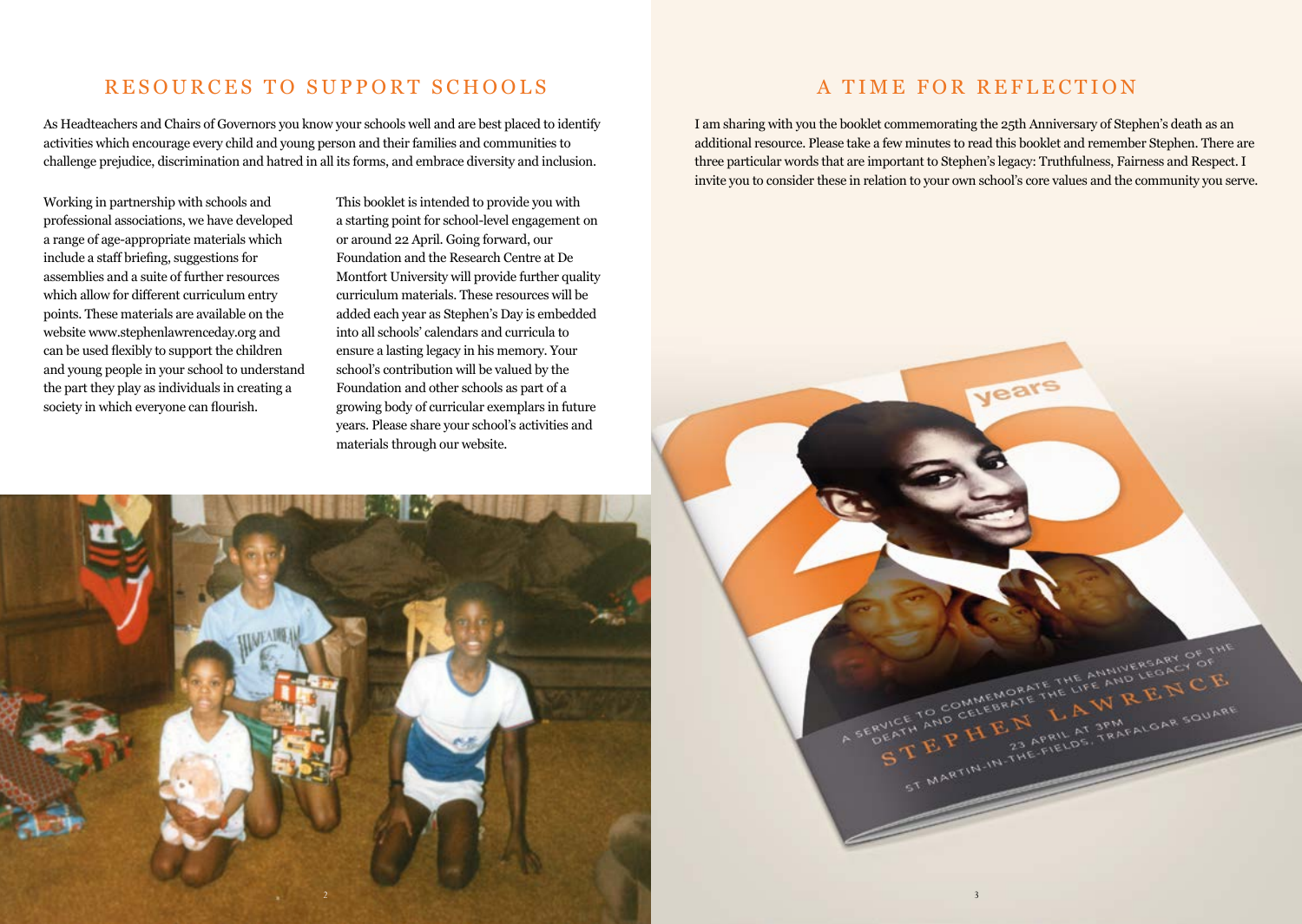

### HIS LIFE AND LEGACY – *LIVE OUR BEST LIFE*

Stephen Lawrence Day (on or around 22 April) is an opportunity to use Stephen's life and legacy to enable and support pupils to **live their best life** by valuing and respecting their own lives and the lives of others.

At the heart of Stephen's legacy is a focus on building pupils' confidence and skills relating to emotional intelligence, resilience, respect and care. Stephen's Day should support children and young people to value difference, embrace diversity, behave responsibly and make positive choices to contribute as active, healthy, engaged citizens in multicultural Britain.

# STEPHEN'S STORY

### A TIMELINE OF KEY EVENTS AND CHANGES THAT HAVE BEEN BROUGHT ABOUT IN STEPHEN'S NAME



### **LOWER SECONDARY**

**Enjoyed school, worked hard, interested in music and building on his art interests** 

- Attended Blackheath Bluecoats Secondary School in London
- Loved his friends and was generous with other pupils, particularly those who may have been excluded or marginalised by others

• He enjoyed being entrepreneurial around his interests; painting pictures of friends and printing t-shirts



### **EARLY YEARS AND PRIMARY**

**Loved by family and friends; enjoyed school and many other activities**

- 13 September, 1974 Stephen Lawrence was born
- Loved by his family Mum (Doreen), Dad (Neville), brother (Stuart) and sister (Georgina)
- Attended nursery and school in south London
- Loved school maths, art, PE and playing with his friends were his favourites
- He was kind and generous to his brother and sister and others

### **UPPER SECONDARY**

**Worked hard, dreamed of studying architecture, mini-marathon runner and fund-raiser**

- Kind and aspirational enjoyed helping others by setting himself personal goals; signed up for the Greenwich Mini-Marathon and raised money for Great Ormond Street Hospital
- Alongside his studies, music, running and drawing all featured as favourite pastimes as he transitioned to upper secondary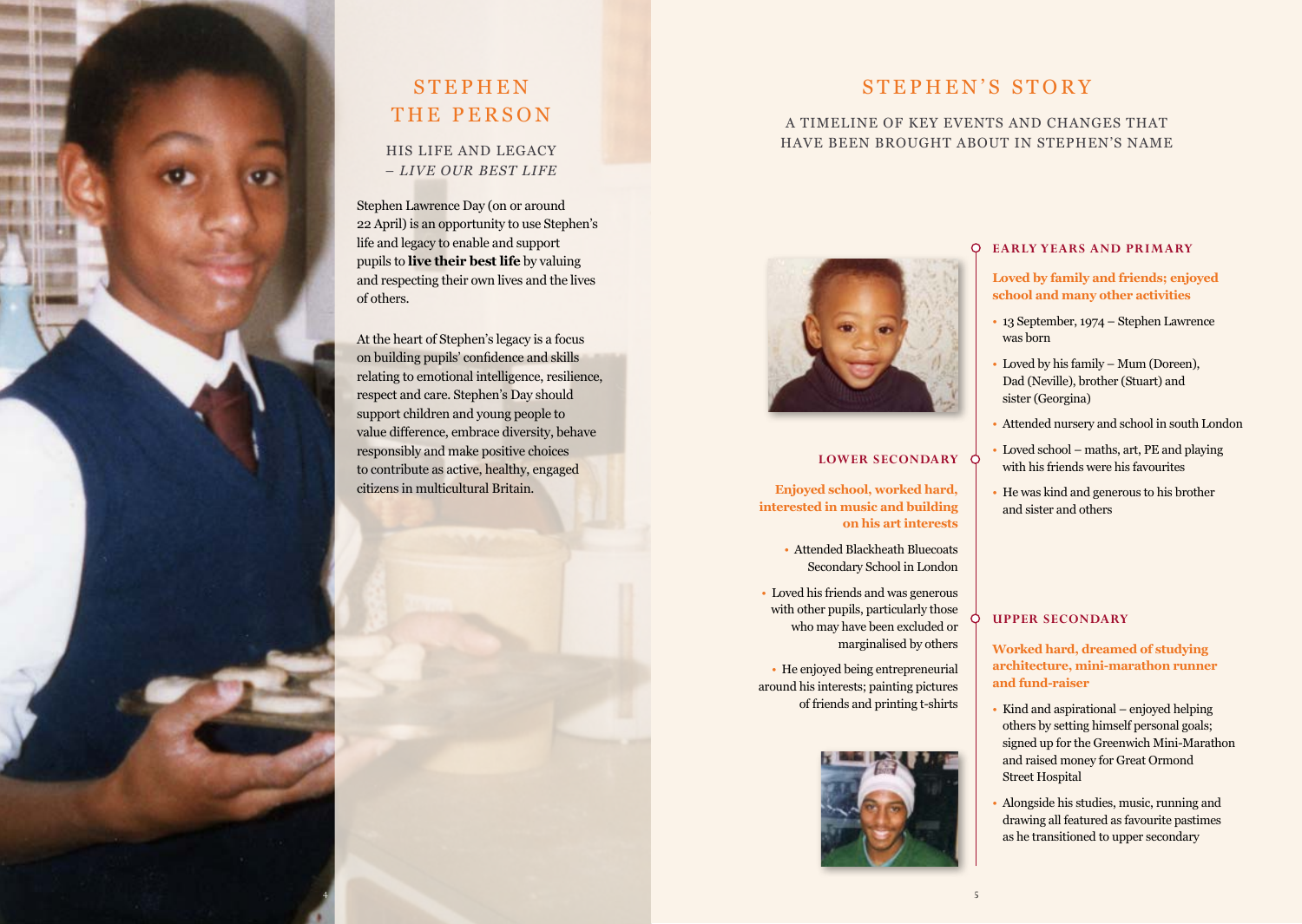## THE TRAGIC MURDER

### **22 APRIL 1993**

### **Stephen Lawrence murdered.**

The 18-year-old is stabbed to death in an unprovoked racist attack by a gang of white youths as he waits at a bus stop in Eltham, south-east London, with his friend Duwayne Brooks

### **23 APRIL 1993**

**Suspects identified.** The day after the murder, a letter giving the names of the suspects is left in a telephone box. Police surveillance begins on their homes four days later

#### **4 MAY 1993**

**Family express frustrations.** Stephen's family hold a press conference to complain not enough is being done to catch the killers

#### **6 MAY 1993**

**The Lawrence family meet Nelson Mandela**

**7 MAY – 23 JUNE 1993 Suspects arrested and** 

**two charged.** Police arrest brothers Neil and Jamie Acourt, David Norris, Gary Dobson and Luke Knight, and search their homes. Neil Acourt and Luke Knight are identified by Duwayne Brooks at ID parades as part of the gang responsible



### **29 JULY 1993**

**Charges dropped.** The Crown Prosecution Service (CPS) drops the prosecution saying the ID evidence from Duwayne Brooks is unreliable

### **22 DECEMBER 1993**

**Inquest halted.** The Southwark coroner, Sir Montague Levine, halts an inquest into Stephen's death after the family's barrister, Michael Mansfield QC, says there is "dramatic" new evidence

#### **APRIL 1994**

of further suspects

**CPS refuses to prosecute.** The CPS says there is insufficient evidence to bring charges based on the new evidence, which was

believed to be the identification

#### **DECEMBER 1994**  $\circ$

**Police surveillance.** Covert video shot over several days in Dobson's flat captures him and Norris using strong racist and violent language. Neil Acourt and Luke Knight are also caught on camera using violent and racist language

### **AUGUST 1995**

**Neil and Jamie Acourt, Luke Knight, Gary Dobson and David Norris appear at Belmarsh Magistrates for committal hearings.**

#### Ò **18 – 25 APRIL 1996**

**Private prosecution fails.** The murder trial begins against Neil Acourt, Luke Knight and Gary Dobson at the Old Bailey, but the case collapses when Mr Justice Curtis rules that identification evidence from Brooks is inadmissible. Acourt, Knight and Dobson are found not guilty. Not guilty verdicts had to be entered at the direction of the judge after legal arguments

### **14 FEBRUARY 1997**

**Daily Mail front page.** The Daily Mail newspaper uses its front page to name the five men it says killed Stephen Lawrence. It invites them to sue if it is wrong

#### **FEBRUARY 1997**

**Doreen Lawrence has initial meeting with Jack Straw, Home Secretary**

#### **MARCH 1997**

**Police Complaints Authority investigation.** The Kent Constabulary launches its probe into police conduct, which nine months later highlights "significant weaknesses, omissions and lost opportunities" but it says there is no evidence of racist conduct

#### **JULY 1997**

**Public inquiry announced.**  Jack Straw says there will be a judicial inquiry into the killing and subsequent investigation, to identify lessons for police in dealing with racially motivated crimes. It will be chaired by Sir William Macpherson, a retired High Court judge

### **OCTOBER 1997 The inquiry's**

**Preliminary Hearing is held in Woolwich.**

#### **MARCH 1998**

**Inquiry opens.** The five suspects are told to give evidence or face prosecution. In June, they appear and are pelted with bottles by protesters as they leave, after being accused of being evasive

### **JULY 1998**

**Police apology.** The Lawrence family call on the Metropolitan Police Commissioner, Sir Paul Condon, to resign. He apologises to them when he appears in October, admitting there had been failures

### **FEBRUARY 1999**

**Macpherson report published.** It accuses the Metropolitan Police of institutional racism and makes 70 recommendations, many aimed at improving police attitudes to racism. It also includes some proposals for changes in the law, including strengthening the Race Relations Act to try to clamp down on discrimination

### **SEPTEMBER 2002**

**MAY 2004**

a review

**APRIL 2005**

**Norris jailed.** David Norris and Neil Acourt are jailed for 18 months for a racist attack on an off-duty police officer in Eltham in 2001. Norris, a passenger in a car driven by Acourt, threw a drink and shouted racist abuse at the black officer

**Trial ruled out.** The CPS finally announces there is insufficient evidence to prosecute anyone for Stephen's murder following

**Double jeopardy scrapped.** Government drops the legal principle which prevents suspects being tried twice for the same crime subject to new evidence

### **JULY 2006**

**BBC documentary.** A BBC documentary investigating the case raises fresh questions about the prime suspects, prompting the Metropolitan Police to review their evidence. In October 2007, the Independent Police Complaints Commission says it has found no evidence of wrongdoing by an officer as alleged in part of the documentary

#### **NOVEMBER 2007**

**Forensics review.** Police confirm they are investigating new forensic evidence in the case after a police review, staffed by 32 officers, was launched the previous summer. It examined evidence gathered at the time, looking at opportunities to use new technology to find leads

#### **FEBRUARY 2008**

**Memorial opens.** Doreen Lawrence opens the £10m Stephen Lawrence Centre for Architecture in honour of her son. Two weeks later vandals smash its windows in a suspected racist attack

## **1993 1993 – 1994 1994 – 1997 1997 – 1998 1998 – 2005 2006 – 2009**

#### **FEBRUARY 2009**

**Report anniversary.** Ten years on from the Macpherson Inquiry, a report from a member of its panel, Dr Richard Stone, says the police have made significant progress in reforming but charges of racism remain. Justice Secretary, Jack Straw, says the Metropolitan Police is no longer institutionally racist, but Stephen's mother says police still fail black Britons

**SEPTEMBER 1994** ς

**Private prosecution launched.** Stephen's parents, Doreen and Neville Lawrence, launch a private prosecution against Gary Dobson, Luke Knight and Neil Acourt. All three deny the charges. A private prosecution is the same as a standard criminal trial but not brought by the CPS

**13 FEBRUARY 1997**

**Inquest verdict.** The inquest resumes and the five suspects refuse to answer questions. A verdict of unlawful killing "in a completely unprovoked racist attack by five youths" is delivered by Sir Montague Levine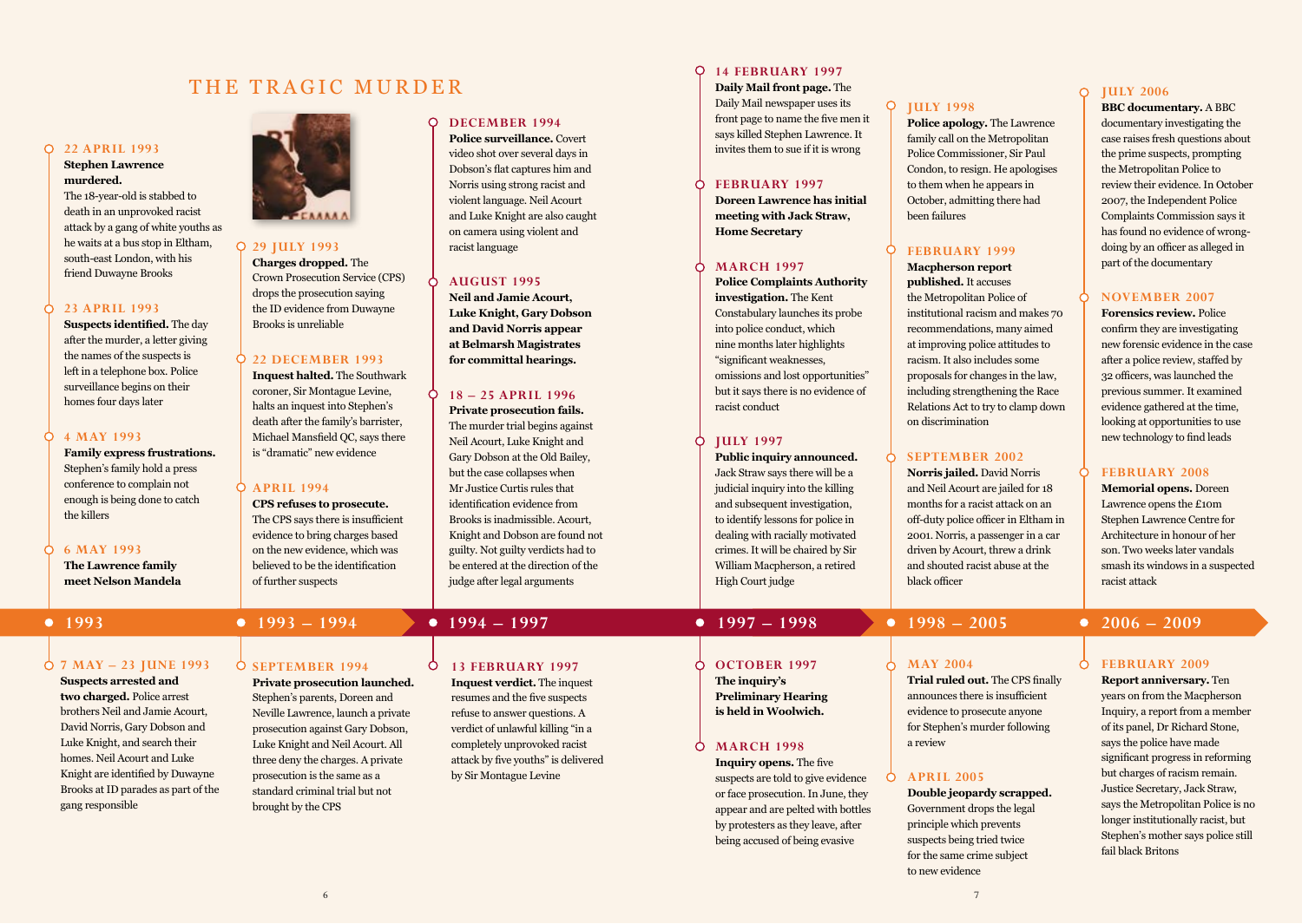

#### $\circ$ **JULY 2010**

**Dobson jailed.** Gary Dobson starts a five-year jail term for supplying a Class B drug after being caught during a sting by the Serious Organised Crime Agency (SOCA)

#### **MAY 2011**

Ò

**Two to face trial.** Gary Dobson and David Norris are to face trial over the murder of Stephen Lawrence following a review of new and compelling forensic evidence. The Court of Appeal decides there is enough new and substantial evidence to allow Dobson's acquittal to be quashed. The pair had been charged the previous September

#### $\circ$ **JANUARY 2012**

**Guilty of murder.** Dobson and Norris are both found guilty of murder at the end of a six-week trial into the death of Stephen Lawrence. During the trial, the court hears that microscopic evidence found on clothing belonging to the accused links them to the murder. The jury takes two-and-a-half days to reach its decision. Both men receive life sentences; Dobson is jailed for a minimum of 15 years and two months, Norris for 14 years and three months

#### **JUNE 2013**

**Former police officer "spied" on Lawrence family.** The Prime Minister calls for an immediate investigation into reports the police wanted to smear Stephen Lawrence's family. The Guardian claims former officer, Peter Francis, went undercover to infiltrate the family's campaign for justice in 1993. Mr Francis tells the paper and Channel 4's Dispatches programme he was looking for "disinformation" to use against those criticising the police

### **MARCH 2014**

**A new public review.** On a dramatic day of developments, a review into the original murder investigation, by the barrister, Mark Ellison, finds that an undercover Metropolitan Police officer worked within the "Lawrence family camp" while an inquiry into the handling of the murder was underway. It also finds there are reasonable grounds to suspect at least one detective on the team was corrupt. This leads Home Secretary, Theresa May, to announce a new public inquiry into undercover policing. A separate report into Operation Herne – an investigation launched by the Metropolitan Police into the allegations made by former undercover officer, Peter Francis, finds no evidence to back claims he was tasked to smear the Lawrence family. It does however find failings regarding allegations about undercover officers indulging in inappropriate sexual relationships



#### $\Omega$ **MARCH 2015**

**Public Inquiry into undercover policing.** A public inquiry chaired by Lord Pickford into the abuse of undercover techniques by police officers is launched. While its scope is wide – it includes, for example, the use of dead children's names in fake identities – one of its main focus points is the infiltration of the Lawrence campaign for justice. Over the next three years the inquiry suffers setbacks due to a burgeoning list of participants and issues around revealing the identities of former undercover police officers. In March 2018, campaigners stage a walk-out during proceedings and call for the Inquiry's current chair, Sir John Mitting, to step down from his post



### **MARCH 2016**

**Officer "had case to answer".** The police watchdog finds ex-Metropolitan Police Commander, Richard Walton, would have had to answer a case for misconduct after meeting an undercover police officer during the Stephen Lawrence inquiry. Mr Walton met the officer in 1998, allegedly obtaining information about the Lawrence family and their supporters. The watchdog said he would have faced a disciplinary hearing but had retired. Lawyers for Neville Lawrence unsuccessfully urged the force to halt Mr Walton's retirement earlier that year. Mr Walton said the Metropolitan Police had rejected the watchdog's findings and "did not plan to bring misconduct proceedings"



### **APRIL 2018**

**Investigation "unlikely to progress".** Doreen Lawrence tells the Daily Mail she believes detectives have run out of lines of inquiry and calls on them to "be honest" about the likelihood that anyone else will be convicted over Stephen's murder

The documentary, **Stephen: The Murder That Changed A Nation**, airs on the BBC

### **NOVEMBER 2011**

**Trial begins.** The trial of Dobson and Norris begins at the Old Bailey. The jury hears that Stephen's DNA was found on the defendants' clothes



# VICTIMS of Racism Vingo hay, we Edwards

#### ₼ **OCTOBER 2015**

**Police corruption investigation.** The National Crime Agency (NCA) confirms it has been investigating alleged police corruption during the 1993 murder inquiry for months. The new investigation is prompted by the findings of the 2014 Ellison Review. Any findings are to be reported back to the police watchdog and could result in criminal or misconduct proceedings

## **2010 – 2011 2012 – 2013 2014 2015 2016 – 2018 2018**

### **SEPTEMBER 2016**

**Handbag strap mystery.**  Scotland Yard announces it has received "significant information" after a BBC Crimewatch reconstruction. Detectives attempt to identify a woman whose DNA was on a handbag strap found close to the murder scene and a separate possible witness

#### **APRIL 2018**

**National Day announced to commemorate Stephen Lawrence's life.** A statement is made by Prime Minister, Theresa May, as she attends memorial service marking 25th anniversary of murder

**Stephen Lawrence Day will be celebrated each year on 22 April.**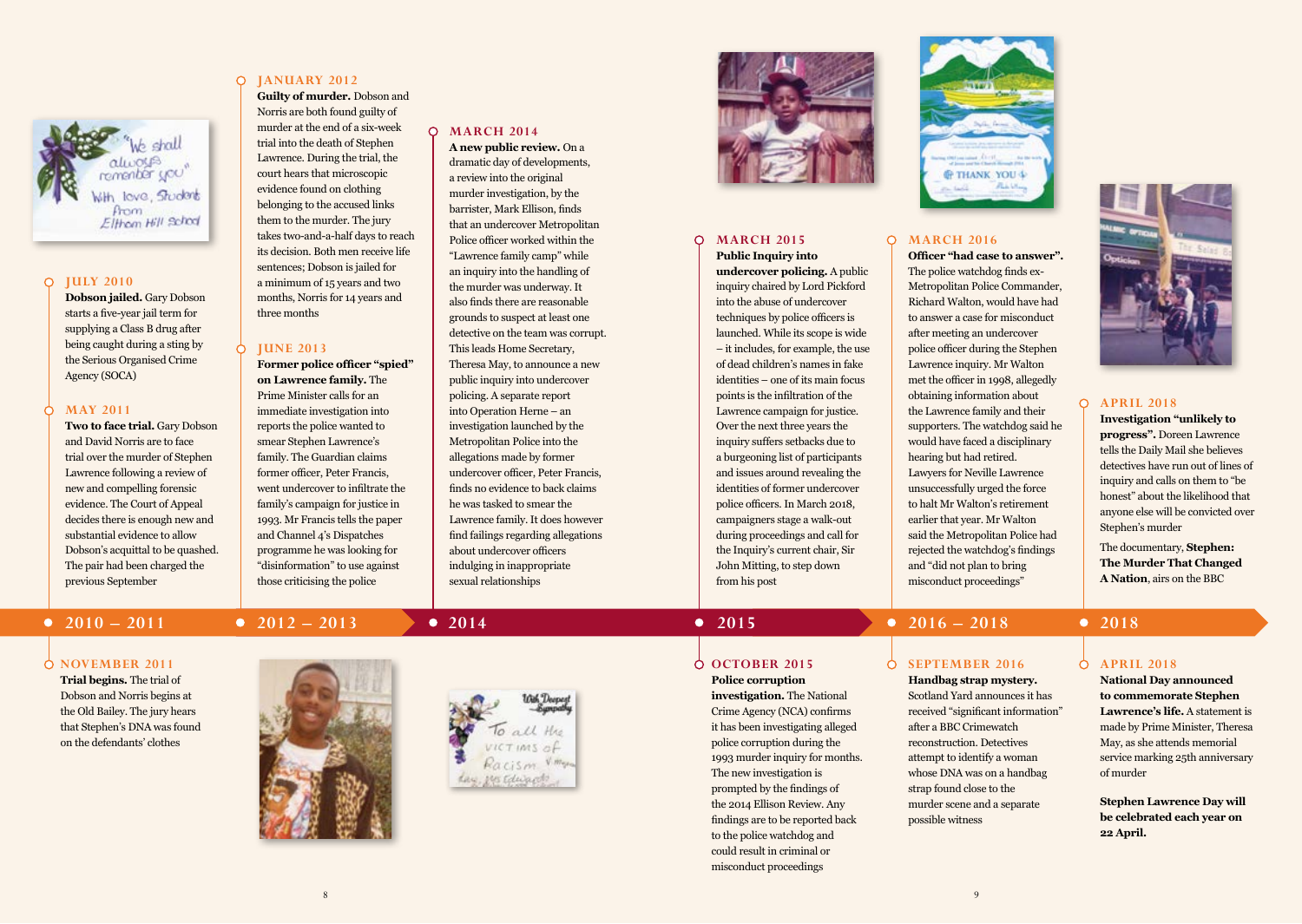## STEPHEN LAWRENCE DAY

LIVE OUR BEST LIFE

The central theme of Stephen Lawrence Day is **Live Our Best Life**.

The core purpose is to engage the hearts and minds of young people of all ages through Stephen's story and its relevance to them and their lives. The suggested activities are structured around Stephen's life and interests as well as the very important aspects related to the themes outlined below:

### **Living Our Best Life: What does it mean and look like?**

- Behaviours and dispositions: kindness, care, fairness and respect.
- Having high aspirations.
- Seizing opportunities.
- Achieving success.
- Resilience.
- Courage.
- Determination.

### **Democracy and Justice: Racism and Institutional Racism**

- Why discrimination and racism is still an issue in society today.
- Race, history
- and identity: understanding and respecting your own and others' cultural
- backgrounds and histories.
- Stephen's family are tireless in their pursuit of justice.
- Stephen: The Murder that Changed a Nation and the law.
- New definitions of "racist incident" and "institutional racism".

## **Identity and Diversity: Living in diverse societies** • Striving for an

- inclusive society. • Making children's voices heard.
	- Standing up for what is right.
	- Engaging communities in positive actions to eliminate racism
		- and discrimination in all its forms. • Schools reflecting
	- on how their culture and actions at every level support diversity, inclusion and success for every child.
	- Being safe, healthy and happy. • Contributing

## positively to British society.

## **Hope from Tragedy: A creative and powerful legacy**

- The Stephen Lawrence Day Foundation entirely donation funded, offered a wide range of support and bursaries to underrepresented groups and talented young people who are disadvantaged.
- Architecture: Stephen's dream. A profession requiring diligence, creative flair and sensitivity to place, space and the environment.
- London Marathon: Reflects Stephen's love of running. Inspires persistence and resilience. Encourages generosity to others (sponsorship).

# GUIDING PRINCIPLES

The themes on the facing page are a starting point only and Stephen's Day will ideally:

- **1.** Engage the hearts and minds of young people through Stephen's story and explore its relevance to them and their future lives.
- **2.** Begin with an Assembly/Tutorial around Stephen's life and lead to additional follow-up activities at whole school and classroom level as time permits.

*For example: Entry points for extended study could include curricular areas such as PSHE, Citizenship, History, English and Literacy, PE (Run a Mile in Stephen's memory) and the Built Environment.*

**3.** Engage children and young people in age and context appropriate activities, which celebrate each child's uniqueness and heritage.

*For example: The activities should also directly challenge racism and discrimination and associated behaviours such as bullying, disrespect and injustice.*

- **4.** Promote and encourage the growth of pupil/ student voice through collaborative and group activities so that students' "Voices of Transformation" are able to articulate how they can effect social change in relation to discrimination, fairness, inclusion and standing up for what is right. Engaging in these activities from the Early Years and in the security of their own schools and communities should foster positive actions in developmentally appropriate contexts.
- **5.** Use a range of different learning experiences and opportunities such as ethical dilemmas in the classroom and school to develop pupils'

skills and values related to care, respect and fairness.

- **6.** Encourage school leaders and governors to revisit policies and practices in relation to tackling and challenging discrimination and racism.
- *For example: The focus should include conscious and unconscious discrimination: within classrooms, across the curriculum and within the wider school and community culture. It should particularly focus on, and challenge, the barriers facing our most vulnerable pupils who are far less likely to succeed in achieving their dreams.*
- **7.** Provide an opportunity for schools and their local communities to come together to deliver a range of positive activities for all schoolaged children to build on Stephen's legacy from year to year.

*For example: Encourage local community partnerships through guest speakers, community activities and parent forums to build and/or strengthen positive relationships which promote mutual trust, fairness and respect across all races. Working with parents/carers to understand their role in tackling discrimination and racism.*

Stephen's memory and legacy is to be an annual event and will hopefully become part of your curriculum and culture. Building on each year's events by showcasing and sharing curriculum resources and related activities will strengthen and deepen children's understandings related to **living our best life**.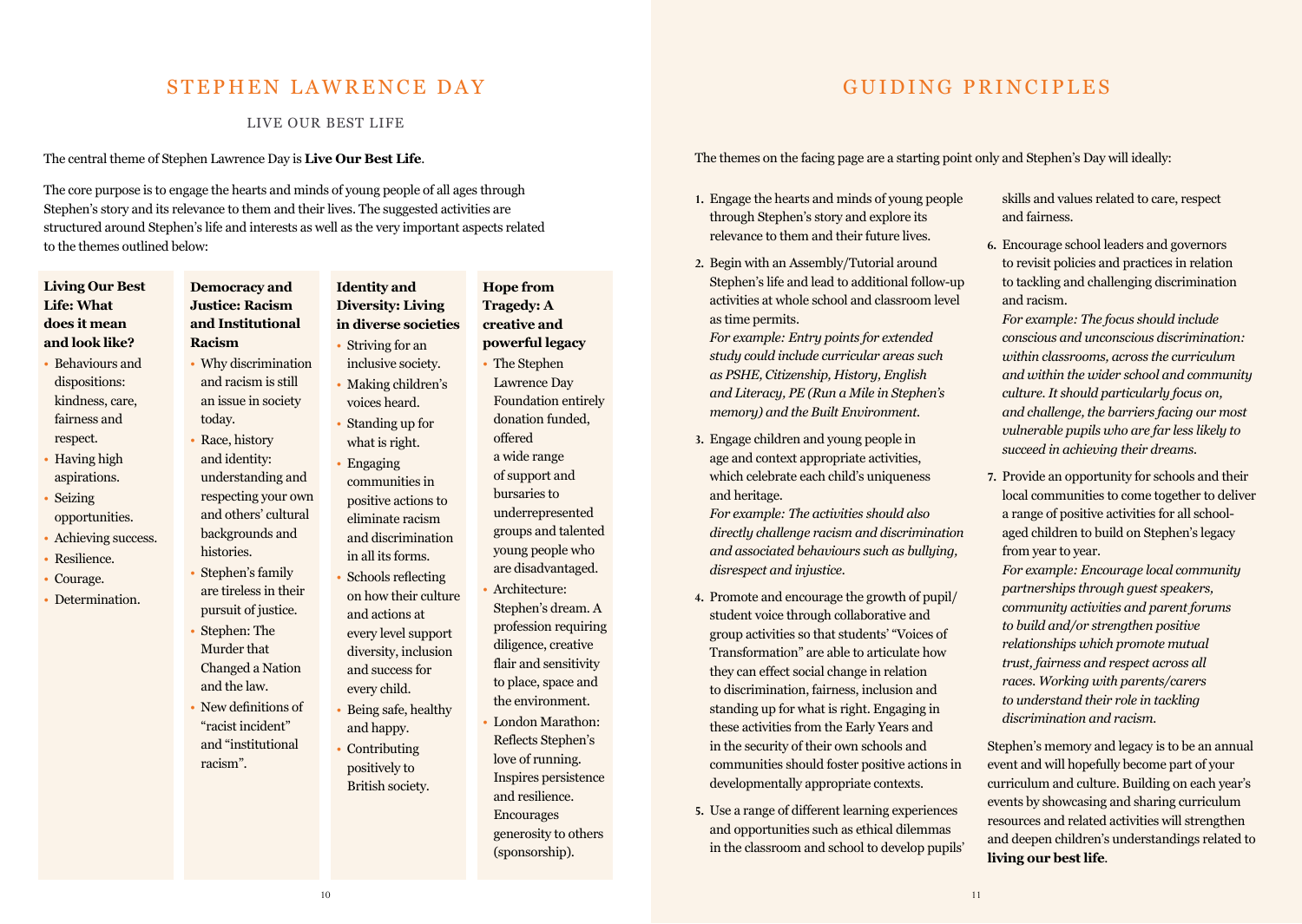# STEPHEN LAWRENCE INSPIRES US TO "LIVE OUR BEST LIFE"

## CURRICULUM STARTING POINTS

### AN ILLUSTRATION

### **EARLY YEARS AND KEY STAGE 1**

**Assembly themes:** The relationships that shape our world. Working together to make a better world. Changing the narrative of our world. Finding our place in the world. Building a better world.

#### **Themed lessons:** Examples include:

**Me and my family:** Draw on parts of Stephen's story to involve children in exploring their own histories and families, including engaging children in discussions about accepting and respecting others from different families.

**History and identity:** Use literature to focus on children's individual histories and identities, and to highlight how communities are changing in the UK, such as "Happy in Our Skin", or "No Matter What" and other suggested titles on the annotated reading list, provided by The Centre for Literacy in Primary Education (CLPE).

**School activities:** Examples include: Making children's voices heard: Art/Craft activity related to the theme of "We Are All Special", "Live Our Best Life" or other themes related to diversity and inclusion. Engaging staff in workshops around racism, diversity and inclusion.

**Parents, community and fundraising:** Examples include: Joining together for a community project which builds cohesion and respect, e.g. building a community garden, having a community shared dinner or BBQ.

### **PRIMARY: KEY STAGE 2**

**Assembly themes:** The relationships that shape our world. Working together to make a better world. Changing the narrative of our world. Finding our place in the world. Building a better world.

**Themed lessons:** Examples include:

**Literacy:** Research and write a biography of someone who has inspired you to "Live Your Best Life".

**Class and individual reading:** "The Promise", "Life Doesn't Frighten Me", "What is Race?", "The Island" and other suggested titles on the annotated reading list.

**History:** Explore other people who have "stood up for social justice and equal opportunities", including, for example, Nelson Mandela, Marie Curie and Emmeline Pankhurst.

**School activities:** Examples include: Leaders: examine your school's culture and actions at every level in order to tackle racism, support diversity, inclusion and enable the success of every child. Pupils: Encourage pupils to lead assemblies on related topics and suggest ways to improve respect, diversity and inclusion in their school.

**Parents, community and fundraising:** Examples include: Parents, staff and pupils could Run a Mile for Stephen (to link with London Marathon). Fun Run for younger children. Raise money for a charity of choice or the Stephen Lawrence Day Foundation.

### **LOWER SECONDARY: KEY STAGE 3 AND 4 UPPER SECONDARY: KEY STAGE 5**

**Assembly themes:** The relationships that shape our world. Working together to make a better world. Changing the narrative of our world. Finding our place in the world. Building a better world.

**Themed lessons:** Examples include:

**English:** Research and write a biography, or present a short talk, about someone who inspires you to "Live Your Best Life" (see BBC2 TV Icons. The greatest person of the 20th century).

**PSHE:** Examine differing views about the use of conscience as a guide to moral decision-making. Explore knowledge and understanding of religious, philosophical and/or ethical thought and teaching. Resources: ethical dilemna lessons available, provided by The Philosophy Foundation.

**School activities:** Examples include: Pupils: Explore how pupils can use their voice to say 'no', or seek help if vulnerable to gang related behaviour, or knife crime, etc. Leaders: Audit your school's register of racist incidents and reporting of these.

**Parents, community and fundraising:** Examples include: Explore with parents (for example, through a workshop or newsletter) how their own language, actions and attitudes influence and shape their children's language, actions and attitudes.

**Assembly themes:** The relationships that shape our world. Working together to make a better world. Changing the narrative of our world. Finding our place in the world. Building a better world.

**Themed lessons:** Examples include:

**History, politics and law:** Use the Stephen Lawrence Research Centre & Archive to access a wide body of resources, including legal manuscripts, historical archive material and academic sources. Examine topics related to institutional racism from historical, political or legal perspectives, including the important changes to the law related to "double jeopardy".

**Built Environment:** Class or group activities could include designing solutions to local planning and/or regeneration projects, such as futuristic designs of eco-friendly and environmentally sustainable buildings.

**School activities:** Examples include: Staff: workshops around racism, diversity and inclusion. Leaders: Audit your school's register of racist incidents and reporting.

**Parents, community and fundraising:** Examples include: Explore with parents (for example, through a workshop or newsletter) how their own language, actions and attitudes influence and shape their children's language, actions and attitudes.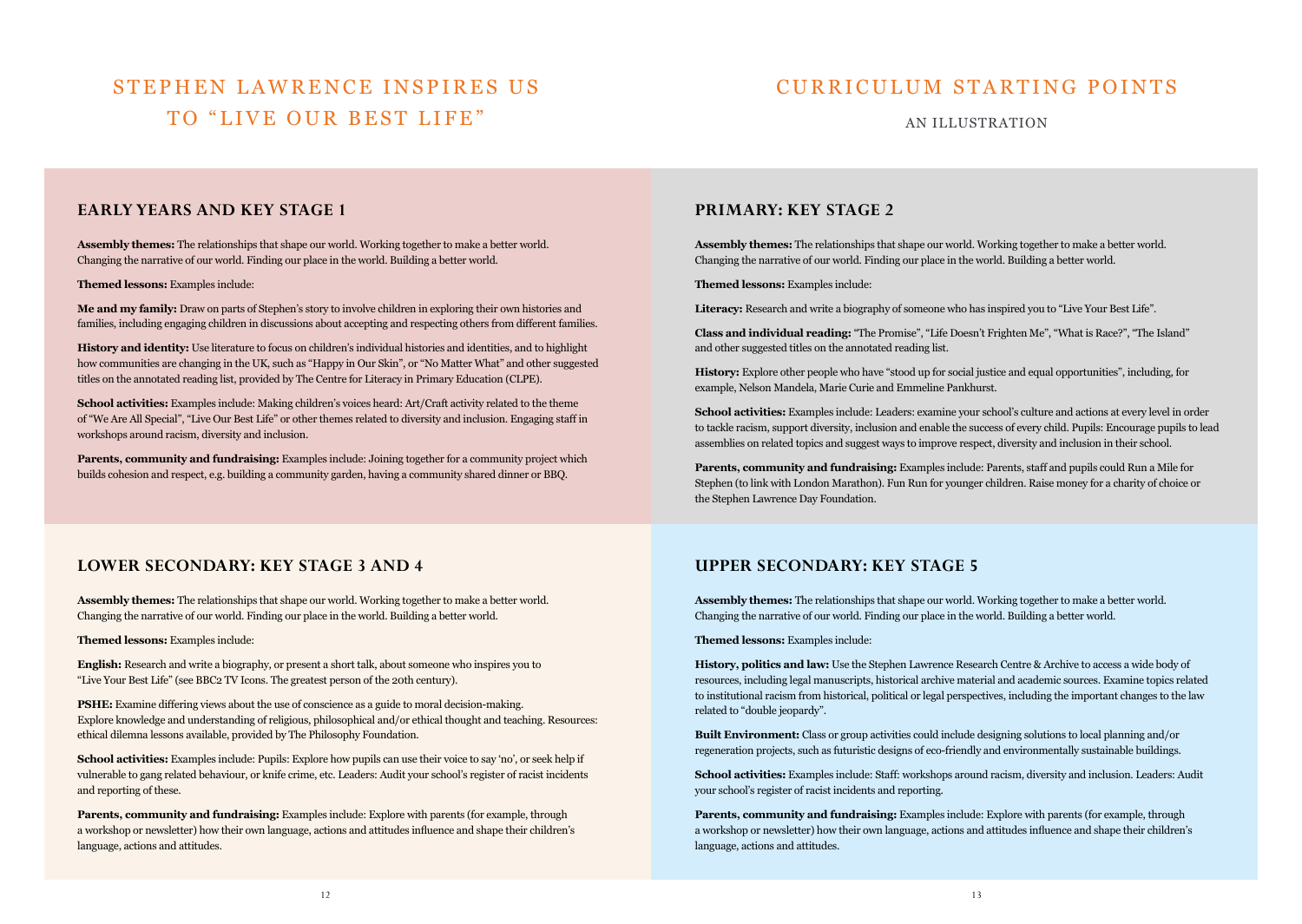## EXTENDED ACTIVITIES

### COMMUNITY ENGAGEMENT

Communities are the bedrock of our schools: they should support, engage and look out for children and young people. Teaching respect and care for each other in line with the Equality Act (2010) is a shared responsibility between schools, parents and their wider communities.

For communities we will develop toolkits, showcase good practice and collaborate with national organisations and grass roots community groups, who are unified in their objective to deliver effective social action projects, including early intervention work. A small grants programme will be made available to support these initiatives.



## UNITING COMMUNITIES



In 2013, a community of artists came together, unified around the common purpose of raising funds to enable Baroness Lawrence to continue her important work.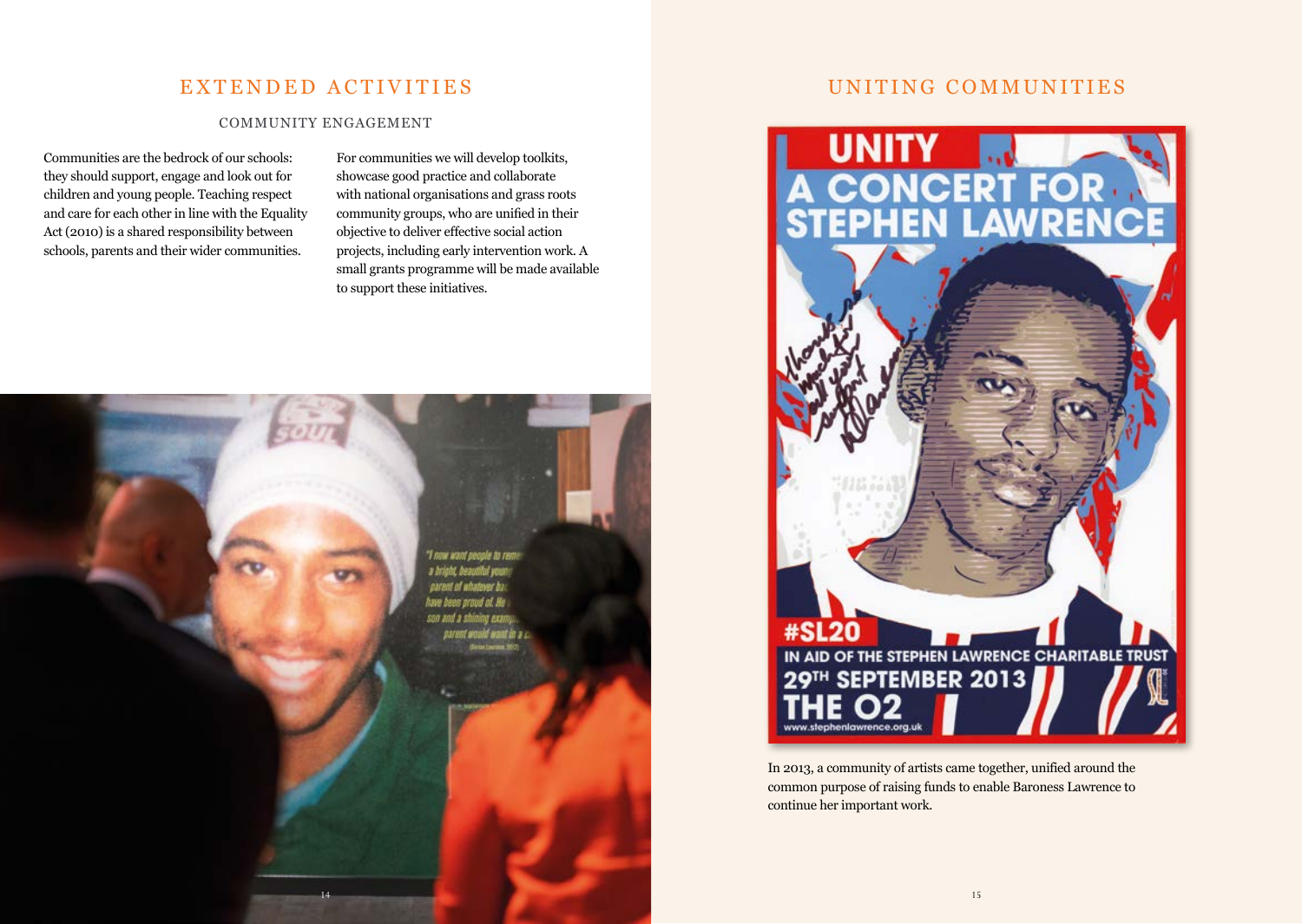# SUPPORTING MATERIALS

The Murder of Stephen Lawrence (Film) Stephen: The Murder that Changed a Nation (BBC Documentary)

Three BBC-commissioned short films

• Racism and Institutional Racism

• Democracy and Justice

for use with pupils: • Diversity and Identity

### The Life of Stephen Lawrence

by Verna Allette Wilkins

- And Still I Rise by Doreen Lawrence
- The Stephen Lawrence Day Foundation
- provides a wide range of resources and support for schools stephenlawrenceday.org

The Colour of Justice by Richard Norton-Taylor (Play)



The Life of **Stephen Lawrence** 















# STEPHEN LAWRENCE DAY FOUNDATION

For 20 years, Baroness Lawrence has campaigned tirelessly for fairness, justice and equality for all. We are proud of our continuing commitment to supporting young people from disadvantaged backgrounds to create a fairer society in which everyone, regardless of their background, can flourish. Last year oversaw the support of over 2,000 young people through training, mentoring, bursaries and other activities.

Some of the highlights of our work last year include:

- Our Careers Programme provided 1-2-1 advice, bursaries, career guidance, industry talks and work experience leading to real jobs to over 2,500 young people aged 13-30.
- In 2020 Baroness Lawrence launched The Stephen Lawrence Day Foundation, established amid unprecedented growing global awareness of racial inequality, exists to inspire a more equal, inclusive society, and to foster opportunities for marginalised young people in the UK. The Foundation is the home of Stephen Lawrence's legacy and has education at its core. We describe what we do in 3Cs: Classrooms, Community and Careers. We are developing programs and activities around the 3Cs that run 365 days a year, with each 22 April a point to recognise and celebrate the progress made.

The Foundation relies on charitable donations for its survival. To support the work we do visit stephenlawrenceday.org/donate

# STEPHEN LAWRENCE RESEARCH CENTRE & ARCHIVE

Stephen Lawrence's shocking murder and his inspiring legacy have had profound effects on British history and society.

Twenty-five years on, we know there is still much more to understand if we are to combat racism and make meaningful changes to attitudes and society. That mission will drive the work of the Stephen Lawrence Research Centre & Archive at De Montfort University.

The university's academic strength and its commitment to the public good form the cornerstones of the centre and its work,

which will focus on the histories of BAME Communities in the UK, politics and practice of institutional racism, denials of justice, and the psychology of racial violence.

Set within an inspiring research and exhibition space, the centre will also be home to a comprehensive archive celebrating the life and legacy of Stephen Lawrence. Schools are invited and encouraged to visit the Research Centre and engage with these materials and resources.

**www.dmu.ac.uk/slrc**